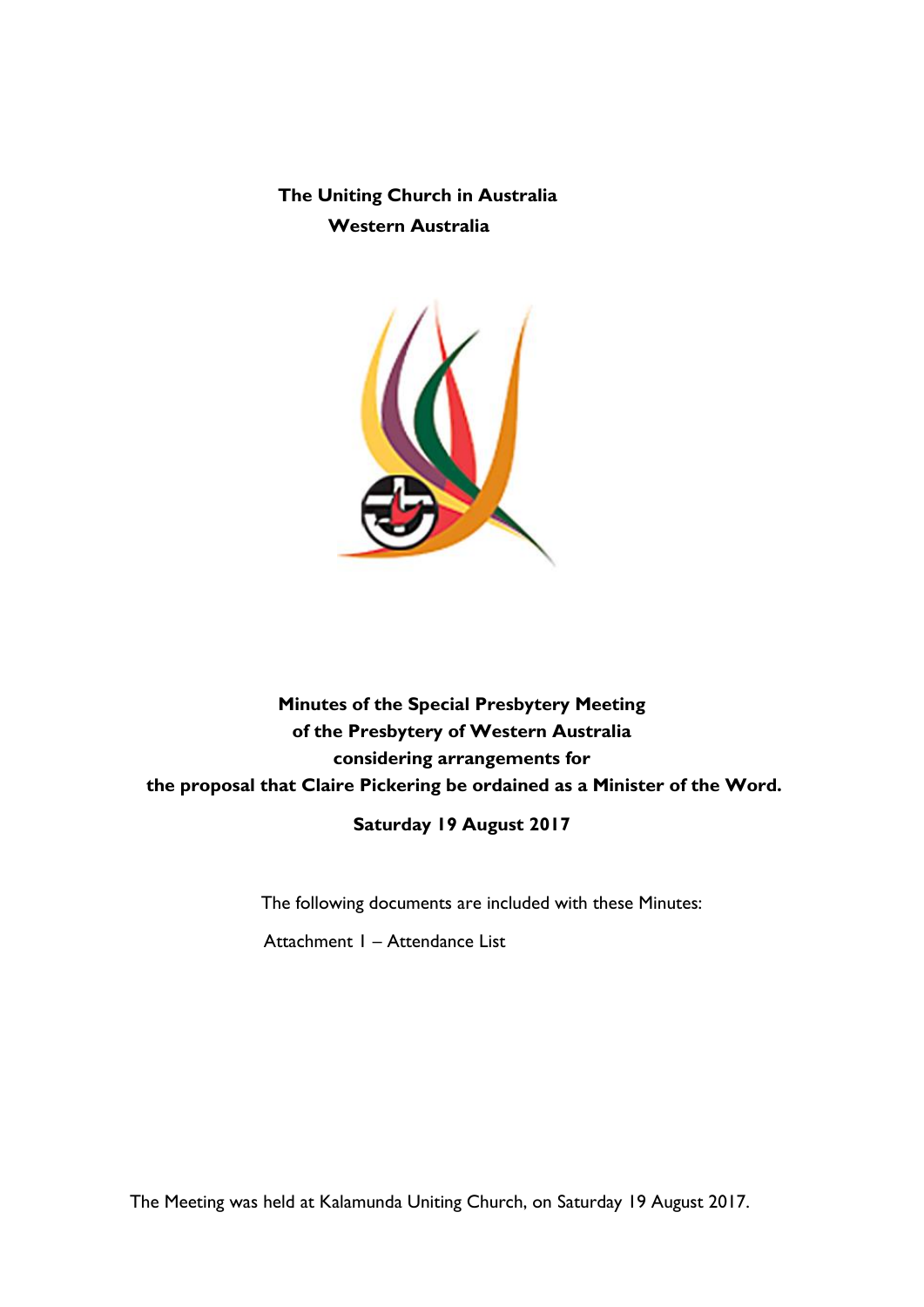## **OPENING WORSHIP**

The Minister at Kalamunda, Rev David Tressler, led the welcome and acknowledgement. Rev Lorraine Stokes opened with prayer and the reading from Psalm 42:1-6a, 8.

## **CONSTITUTION OF THE SPECIAL MEETING OF PRESBYTERY**

#### 1-SP1/2017 **PROPOSAL 1 – Meeting Arrangements**

*The Presbytery of Western Australia resolved by consensus to:*

- 1. Adopt the Order of Business.
- 2. Appoint Frances Stanley as Minute Taker
- 3. Appoint Cindy Gorton as Screen Manager.
- 4. Appoint Matt O'Donohue as IT Support.
- 5. Appoint Bruce Wilson as Timekeeper.
- 6. Appoint Janine McDonald as First Aid Officer.
- 7. Appoint Tom Stokes as chief scrutineer for the ballot with Ian Passmore, Margaret Johnston and Monica Pettersen providing administrative support as necessary.
- 8. Appoint Rev Alan Jeffrey, Rev Ruth Vertigan and Kalo Fotu as Presbytery Meeting Chaplains.
- 9. Appoint Reuben Edmonds and Ashley MacMillan as Youthful Members.
- 10.Note that the Presbytery Standing Committee will be responsible for the confirmation of the minutes for the 19 August 2017 Special Presbytery Meeting.
- 11.Re-affirm the membership of the Presbytery to include confirmed members appointed by bodies under the oversight of the Presbytery.

## **Moved: Rev Dr Ian Tozer Seconded: Bev Fabb**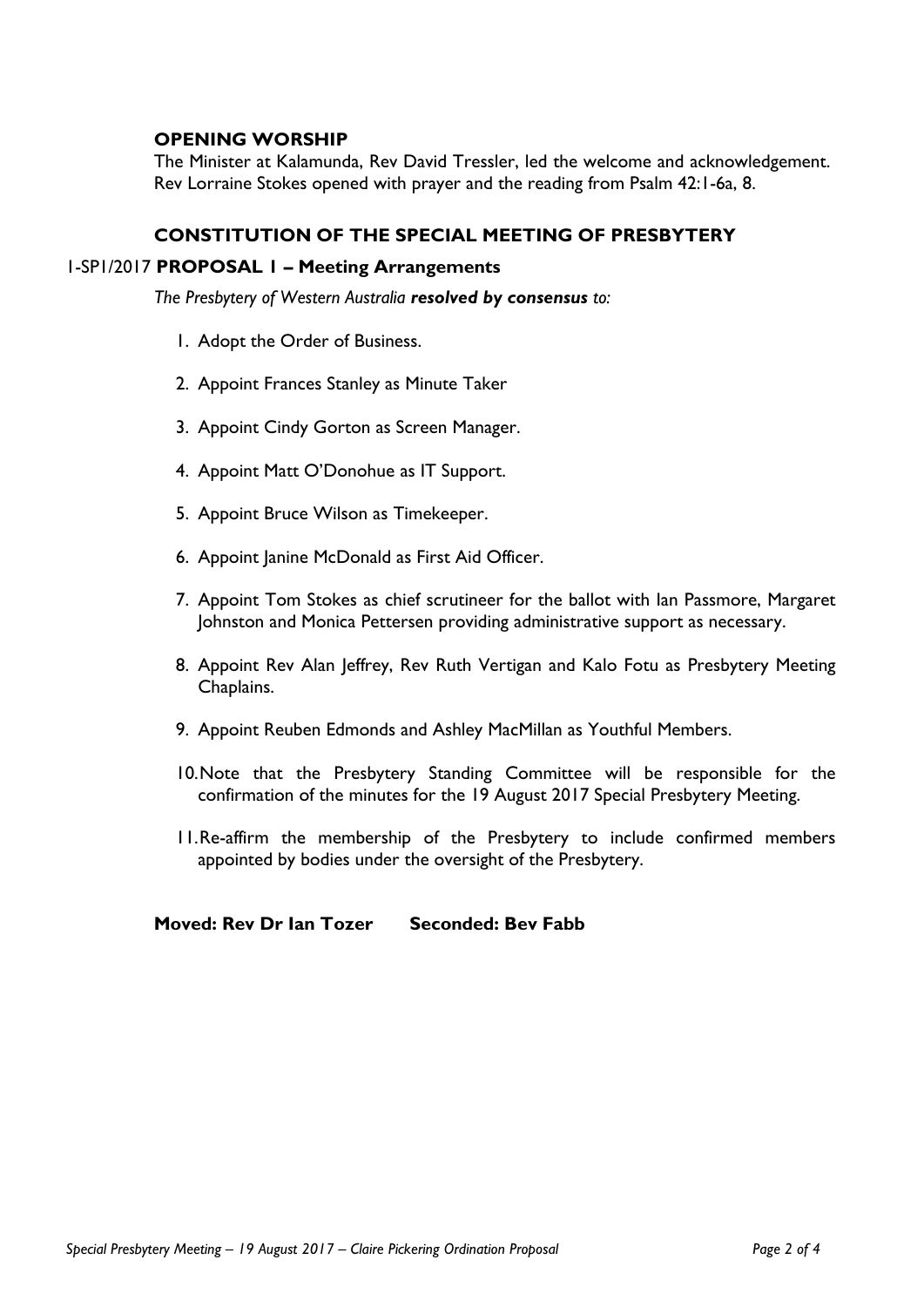# **Candidates for the Ministries Committee (CMC)**

## RESOLUTION 2-SP1/2017

*The Presbytery resolved by consensus that Claire Pickering be ordained as Minister of the Word noting that she is currently serving in a placement as a Chaplain at Penrhos College.*

### **Presentation summary**

Rev Alistair Melville presented Claire Pickering to the Presbytery, noting that the Candidates for Ministries Commission met with Claire on 25 July 2017 and to assess her readiness for ordination. The Committee noted that Claire had fulfilled all of its recommendations to her. She had met regularly with her mentor, been involved in a Uniting Church congregation and participated in wider church events. She was able to readily articulate what she had learned last year and demonstrate a good understanding of the role of an ordained minister in the Uniting Church. The CMC agreed to recommend to the Presbytery that Claire Pickering be ordained as a Minister of the Word (MOW).

Claire summarised her faith development, her sense of call and belief in her readiness for ordination. Claire spoke of being born into the Uniting Church and of having the unique privilege of being baptised by her father, Rev Bill Pickering, in 1995 at the Bicton Uniting Church. Bill had served Uniting Churches in Tom Price, Esperance, Bicton and Kardinya. Claire currently attends and participates in Bicton Uniting Church. Her call to ministry came early, around the age of 18 or 19 years. Claire shared that she did not follow her call at that time, instead spending time away from the church and her God. Her call came again in mid-2005. She began a Bachelor of Theology in 2006 and entered a period of discernment. In 2007 Claire began Formation for Ministry training in Perth. She reported facing some unique challenges in her call to serve. Having followed in the footsteps of her father, who had served as a minister for 25 years, so many of them in Western Australia, Claire spoke of the need she felt to find another way to forge her own ministerial identity. That led to the difficult decision in late 2008 of transferring her candidature to the Synod of Victoria and Tasmania. Despite the completion of her Formation for Ministry in mid-2011, Claire delayed ordination and returned to Perth in mid-2012. Following a period of transition and postgraduate study, she then felt the time to pursue ordination had arrived. Claire spoke of how drawn she had felt to exploring how young people engaged with religion and spirituality throughout her formation. Since May 2016, Claire has been in ministry as a Chaplain at Penrhos College. She described the time spent serving this community as one of complete joy and a privilege.

Claire left the meeting, accompanied by her support person, while Presbytery engaged in the discernment process. A secret ballot was then conducted.

Following the declaration of the secret ballot (recorded in Resolution 2-SP1/2017), Rev Lorraine Stokes led the Presbytery in prayer for Claire. It was announced that the ordination service would be held 2 September 2017, 1.30pm at Bicton Uniting Church.

### **The meeting was declared closed at 10.20am.**